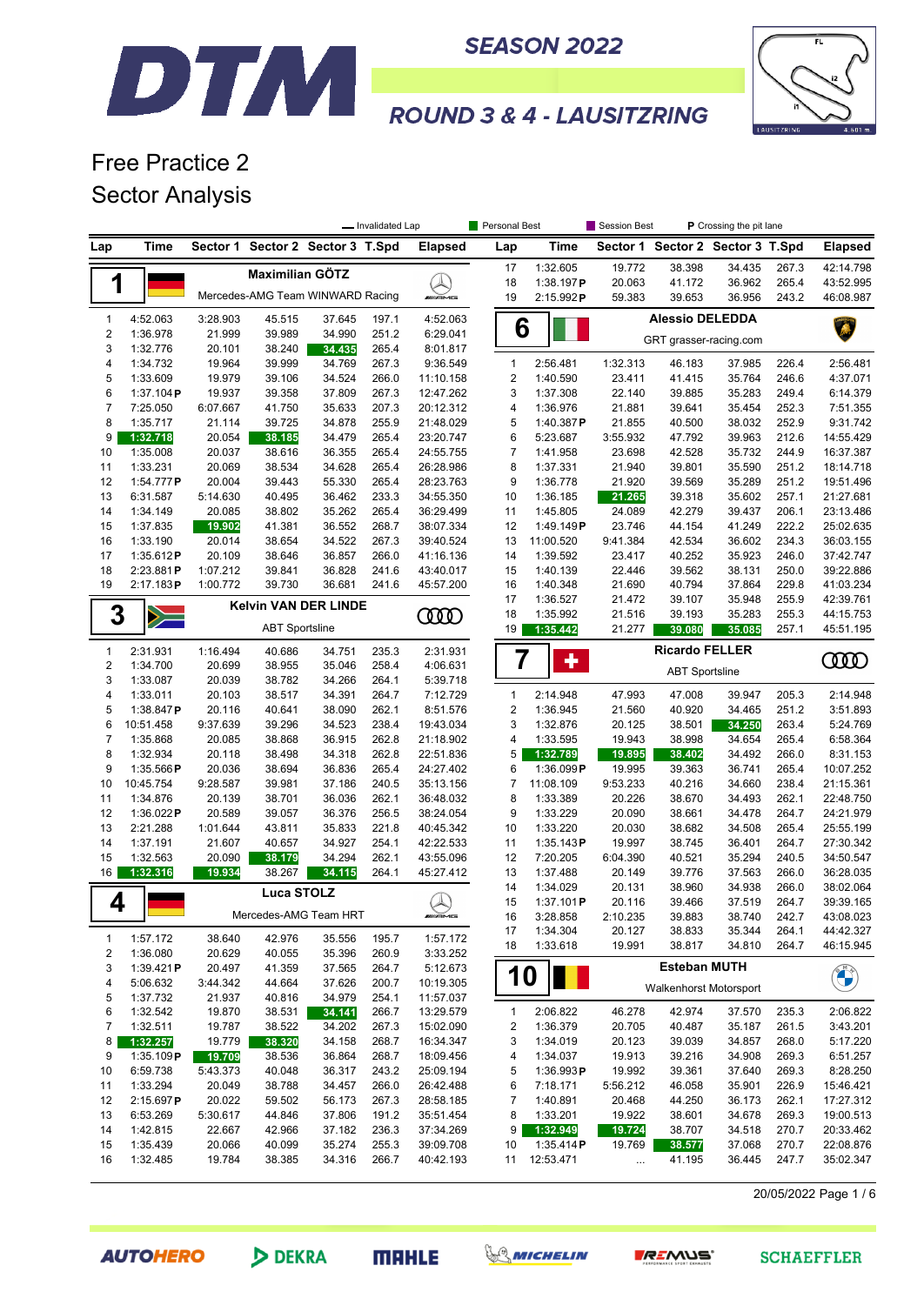



Free Practice 2 Sector Analysis

DTM

|                     |                          | Personal Best<br>Session Best<br>- Invalidated Lap<br>P Crossing the pit lane |                        |                                    |                |                        |                          |                      |                    |                                  |                  |                |                        |
|---------------------|--------------------------|-------------------------------------------------------------------------------|------------------------|------------------------------------|----------------|------------------------|--------------------------|----------------------|--------------------|----------------------------------|------------------|----------------|------------------------|
| Lap                 | Time                     |                                                                               |                        | Sector 1 Sector 2 Sector 3 T.Spd   |                | <b>Elapsed</b>         | Lap                      | <b>Time</b>          |                    | Sector 1 Sector 2 Sector 3 T.Spd |                  |                | <b>Elapsed</b>         |
| 12                  | 1:33.724                 | 19.948                                                                        | 38.850                 | 34.926                             | 269.3          | 36:36.071              | 6                        | 1:37.926             | 20.149             | 41.269                           | 36.508           | 264.7          | 12:11.020              |
| 13                  | 1:33.556                 | 19.840                                                                        | 39.162                 | 34.554                             | 269.3          | 38:09.627              | $\overline{7}$           | 1:34.382             | 20.382             | 39.223                           | 34.777           | 262.1          | 13:45.402              |
| 14                  | 1:33.260                 | 19.875                                                                        | 38.913                 | 34.472                             | 270.7          | 39:42.887              | 8                        | 1:35.897P            | 20.334             | 39.026                           | 36.537           | 262.1          | 15:21.299              |
| 15                  | 1:33.656                 | 19.791                                                                        | 39.024                 | 34.841                             | 271.4          | 41:16.543              | 9                        | 8:45.963             | 7:30.072           | 40.761                           | 35.130           | 239.5          | 24:07.262              |
| 16<br>17            | 1:33.527<br>1:33.629     | 19.891<br>19.934                                                              | 38.787<br>39.157       | 34.849<br>34.538                   | 270.0<br>271.4 | 42:50.070<br>44:23.699 | 10<br>11                 | 1:34.088<br>1:33.989 | 20.388<br>20.180   | 38.926<br>39.002                 | 34.774<br>34.807 | 264.1<br>263.4 | 25:41.350<br>27:15.339 |
| 18                  | 1:33.917                 | 19.870                                                                        | 39.115                 | 34.932                             | 270.7          | 45:57.616              | 12                       | 2:55.903P            | 41.472             | 1:18.451                         | 55.980           | 80.5           | 30:11.242              |
|                     |                          |                                                                               |                        |                                    |                |                        | 13                       | 7:51.008             | 6:18.786           | 52.256                           | 39.966           | 165.9          | 38:02.250              |
| 1                   | 1                        |                                                                               | <b>Marco WITTMANN</b>  |                                    |                | <b>CALCIO</b>          | 14                       | 1:45.318             | 23.624             | 43.624                           | 38.070           | 223.1          | 39:47.568              |
|                     |                          |                                                                               | Walkenhorst Motorsport |                                    |                |                        | 15                       | 1:33.594             | 20.423             | 38.772                           | 34.399           | 262.1          | 41:21.162              |
| $\mathbf{1}$        | 3:12.959                 | 1:50.834                                                                      | 44.484                 | 37.641                             |                | 3:12.959               | 16                       | 1:33.519             | 19.969             | 38.600                           | 34.950           | 265.4          | 42:54.681              |
| $\sqrt{2}$          | 1:37.733                 | 21.285                                                                        | 39.993                 | 36.455                             | 263.4          | 4:50.692               | 17                       | 1:36.871             | 20.378             | 40.314                           | 36.179           | 261.5          | 44:31.552              |
| 3                   | 1:32.943                 | 20.087                                                                        | 38.488                 | 34.368                             | 268.0          | 6:23.635               | 18                       | 1:35.702P            | 20.249             | 38.828                           | 36.625           | 262.8          | 46:07.254              |
| 4                   | 1:33.515                 | 19.917                                                                        | 39.065                 | 34.533                             | 270.0          | 7:57.150               |                          |                      |                    | <b>Rolf INEICHEN</b>             |                  |                |                        |
| 5                   | 1:32.989                 | 19.887                                                                        | 38.715                 | 34.387                             | 270.7          | 9:30.139               | 19                       | ٠                    |                    | <b>GRT</b>                       |                  |                | Â                      |
| 6                   | 1:33.108                 | 19.876                                                                        | 38.763                 | 34.469                             | 270.7          | 11:03.247              |                          |                      |                    |                                  |                  |                |                        |
| $\overline{7}$      | 1:33.104                 | 19.947                                                                        | 38.715                 | 34.442                             | 269.3          | 12:36.351              | 1                        | 3:24.089             | 1:54.696           | 48.043                           | 41.350           | 223.1          | 3:24.089               |
| 8                   | 1:33.055                 | 19.911                                                                        | 38.770                 | 34.374                             | 270.0          | 14:09.406              | $\boldsymbol{2}$         | 1:41.641             | 22.129             | 42.250                           | 37.262           | 254.7          | 5:05.730               |
| 9                   | 1:33.134                 | 19.897                                                                        | 38.765                 | 34.472                             | 270.7          | 15:42.540              | 3                        | 1:39.981             | 22.590             | 41.941                           | 35.450           | 205.3          | 6:45.711               |
| 10                  | 1:34.505<br>1:33.573     | 19.878                                                                        | 39.587                 | 35.040                             | 272.0          | 17:17.045              | 4<br>5                   | 1:39.569             | 20.824<br>20.755   | 42.500                           | 36.245           | 261.5          | 8:25.280<br>9:59.849   |
| 11<br>12            | 1:33.862                 | 19.911<br>19.970                                                              | 38.889<br>39.136       | 34.773<br>34.756                   | 271.4<br>269.3 | 18:50.618<br>20:24.480 | 6                        | 1:34.569<br>1:34.647 | 20.579             | 39.087<br>39.238                 | 34.727<br>34.830 | 260.9<br>262.1 | 11:34.496              |
| 13                  | 1:33.717                 | 19.969                                                                        | 38.999                 | 34.749                             | 269.3          | 21:58.197              | $\overline{\mathcal{I}}$ | 1:36.657P            | 20.624             | 38.970                           | 37.063           | 261.5          | 13:11.153              |
| 14                  | 1:33.641                 | 19.969                                                                        | 38.954                 | 34.718                             | 270.0          | 23:31.838              | 8                        | 2:13.284P            | 55.873             | 40.238                           | 37.173           | 240.0          | 15:24.437              |
| 15                  | 1:33.718                 | 19.982                                                                        | 38.938                 | 34.798                             | 270.0          | 25:05.556              | 9                        | 5:55.485             | 4:33.989           | 43.559                           | 37.937           | 230.3          | 21:19.922              |
| 16                  | 1:35.829P                | 19.942                                                                        | 38.835                 | 37.052                             | 270.0          | 26:41.385              | 10                       | 1:38.282             | 22.269             | 40.535                           | 35.478           | 252.3          | 22:58.204              |
| 17                  | 8:54.960                 | 7:37.524                                                                      | 41.596                 | 35.840                             | 238.4          | 35:36.345              | 11                       | 1:36.323             | 21.131             | 40.087                           | 35.105           | 258.4          | 24:34.527              |
| 18                  | 1:34.608                 | 20.383                                                                        | 39.113                 | 35.112                             | 268.0          | 37:10.953              | 12                       | 1:34.172             | 20.706             | 38.770                           | 34.696           | 260.9          | 26:08.699              |
| 19                  | 1:32.035                 | 19.691                                                                        | 38.197                 | 34.147                             | 272.0          | 38:42.988              | 13                       | 1:52.323             | 20.695             | 39.297                           | 52.331           | 260.2          | 28:01.022              |
| 20                  | 1:32.339                 | 19.590                                                                        | 38.416                 | 34.333                             | 272.0          | 40:15.327              | 14                       | 3:17.760P            | 1:01.847           | 1:19.494                         | 56.419           | 79.7           | 31:18.782              |
| 21<br>22            | 1:39.485P<br>3:37.828P   | 20.195<br>2:17.976                                                            | 40.607<br>41.761       | 38.683<br>38.091                   | 266.7<br>244.3 | 41:54.812<br>45:32.640 | 15<br>16                 | 5:39.621<br>1:38.464 | 4:17.947<br>21.273 | 43.976<br>41.485                 | 37.698<br>35.706 | 210.1<br>257.1 | 36:58.403<br>38:36.867 |
|                     |                          |                                                                               |                        |                                    |                |                        | 17                       | 1:35.889             | 21.052             | 39.720                           | 35.117           | 258.4          | 40:12.756              |
| 12                  |                          |                                                                               | <b>Dev GORE</b>        |                                    |                | <b>COOD</b>            | 18                       | 1:33.696             | 20.544             | 38.500                           | 34.652           | 260.2          | 41:46.452              |
|                     |                          |                                                                               | <b>Team Rosberg</b>    |                                    |                |                        | 19                       | 1:33.633             | 20.530             | 38.547                           | 34.556           | 261.5          | 43:20.085              |
| $\mathbf{1}$        | 3:19.494P                | 1:28.274                                                                      | 58.626                 | 52.594                             | 159.3          | 3:19.494               | 20                       | 1:36.924 $P$         | 20.543             | 39.767                           | 36.614           | 261.5          | 44:57.009              |
| $\sqrt{2}$          | 2:30.400                 | 1:03.508                                                                      | 46.681                 | 40.211                             | 200.0          | 5:49.894               |                          |                      |                    | <b>Lucas AUER</b>                |                  |                |                        |
| 3                   | 1:38.500                 | 21.056                                                                        | 40.299                 | 37.145                             | 259.0          | 7:28.394               | 22                       |                      |                    | Mercedes-AMG Team WINWARD        |                  |                | Q<br>Aliana            |
| 4                   | 1:35.069                 | 20.617                                                                        | 39.266                 | 35.186                             | 262.1          | 9:03.463               |                          |                      |                    |                                  |                  |                |                        |
| 5                   | 1:34.840                 | 20.494                                                                        | 39.260                 | 35.086                             | 262.1          | 10:38.303              | 1                        | 9:24.072             | 8:06.235           | 42.286                           | 35.551           | 208.1          | 9:24.072               |
| 6                   | 1:35.103                 | 20.562                                                                        | 39.461                 | 35.080                             | 262.8          | 12:13.406              | $\overline{\mathbf{c}}$  | 1:35.978             | 21.170             | 39.630                           | 35.178           | 251.2          | 11:00.050              |
| $\overline{7}$<br>8 | 1:34.855                 | 20.554                                                                        | 39.335                 | 34.966                             | 262.1          | 13:48.261<br>15:23.569 | 3<br>4                   | 1:33.516<br>1:33.742 | 20.001             | 38.778                           | 34.737           | 266.0<br>266.7 | 12:33.566              |
| 9                   | 1:35.308<br>1:48.271 $P$ | 20.741<br>20.948                                                              | 39.288<br>46.345       | 35.279<br>40.978                   | 260.9<br>257.8 | 17:11.840              | 5                        | 1:34.061             | 20.018<br>20.023   | 38.895<br>39.068                 | 34.829<br>34.970 | 266.0          | 14:07.308<br>15:41.369 |
| 10                  | 17:40.071                |                                                                               | 42.534                 | 35.392                             | 236.3          | 34:51.911              | 6                        | 1:38.848P            | 20.198             | 40.345                           | 38.305           | 265.4          | 17:20.217              |
| 11                  | 1:35.284                 | 20.898                                                                        | 39.228                 | 35.158                             | 259.0          | 36:27.195              | 7                        | 6:33.327             | 5:16.630           | 41.397                           | 35.300           | 223.6          | 23:53.544              |
| 12                  | 1:35.922                 | 20.763                                                                        | 40.128                 | 35.031                             | 247.7          | 38:03.117              | 8                        | 1:34.294             | 20.846             | 38.920                           | 34.528           | 257.8          | 25:27.838              |
| 13                  | 1:34.731                 | 20.607                                                                        | 39.029                 | 35.095                             | 263.4          | 39:37.848              | 9                        | 1:32.267             | 19.780             | 38.293                           | 34.194           | 268.7          | 27:00.105              |
| 14                  | 1:34.384                 | 20.476                                                                        | 38.936                 | 34.972                             | 263.4          | 41:12.232              | 10                       | 2:27.361P            | 19.861             | 1:11.873                         | 55.627           | 267.3          | 29:27.466              |
| 15                  | 1:36.980                 | 20.570                                                                        | 40.911                 | 35.499                             | 262.1          | 42:49.212              | 11                       | 6:28.673             | 5:13.855           | 39.945                           | 34.873           | 235.3          | 35:56.139              |
| 16                  | 1:36.300                 | 20.744                                                                        | 40.166                 | 35.390                             | 261.5          | 44:25.512              | 12                       | 1:33.656             | 19.881             | 39.066                           | 34.709           | 268.7          | 37:29.795              |
| 17                  | 1:34.764                 | 20.791                                                                        | 39.010                 | 34.963                             | 261.5          | 46:00.276              | 13                       | 1:32.767             | 19.918             | 38.455                           | 34.394           | 267.3          | 39:02.562              |
|                     |                          |                                                                               | <b>Maximilian BUHK</b> |                                    |                |                        | 14                       | 1:32.571             | 19.770             | 38.484                           | 34.317           | 268.0          | 40:35.133              |
| 18                  |                          |                                                                               |                        | Mercedes-AMG Team Mücke Motorsport |                | <i>en</i> Albert       | 15<br>16                 | 1:32.497<br>1:32.823 | 19.783<br>19.839   | 38.327<br>38.563                 | 34.387<br>34.421 | 267.3<br>267.3 | 42:07.630<br>43:40.453 |
|                     |                          |                                                                               |                        |                                    |                |                        | 17                       | 1:33.875             | 20.408             | 38.896                           | 34.571           | 263.4          | 45:14.328              |
| $\mathbf{1}$        | 2:33.245P                | 1:11.602                                                                      | 43.254                 | 38.389                             | 229.8          | 2:33.245               |                          |                      |                    |                                  |                  |                |                        |
| 2                   | 2:21.462P                | 1:00.989                                                                      | 42.865                 | 37.608                             | 168.7          | 4:54.707               | 24                       |                      |                    | <b>Thomas PREINING</b>           |                  |                | 靏                      |
| 3<br>4              | 2:30.138<br>1:34.317     | 1:03.375                                                                      | 51.113<br>39.057       | 35.650<br>34.768                   | 137.2<br>263.4 | 7:24.845               |                          |                      |                    | KÜS Team Bernhard                |                  |                | PORSCHE                |
| 5                   | 1:33.932                 | 20.492<br>20.087                                                              | 39.112                 | 34.733                             | 265.4          | 8:59.162<br>10:33.094  | 1                        | 2:22.605             | 1:06.903           | 41.080                           | 34.622           | 235.3          | 2:22.605               |
|                     |                          |                                                                               |                        |                                    |                |                        |                          |                      |                    |                                  |                  |                |                        |

20/05/2022 Page 2 / 6

**AUTOHERO** 

DEKRA





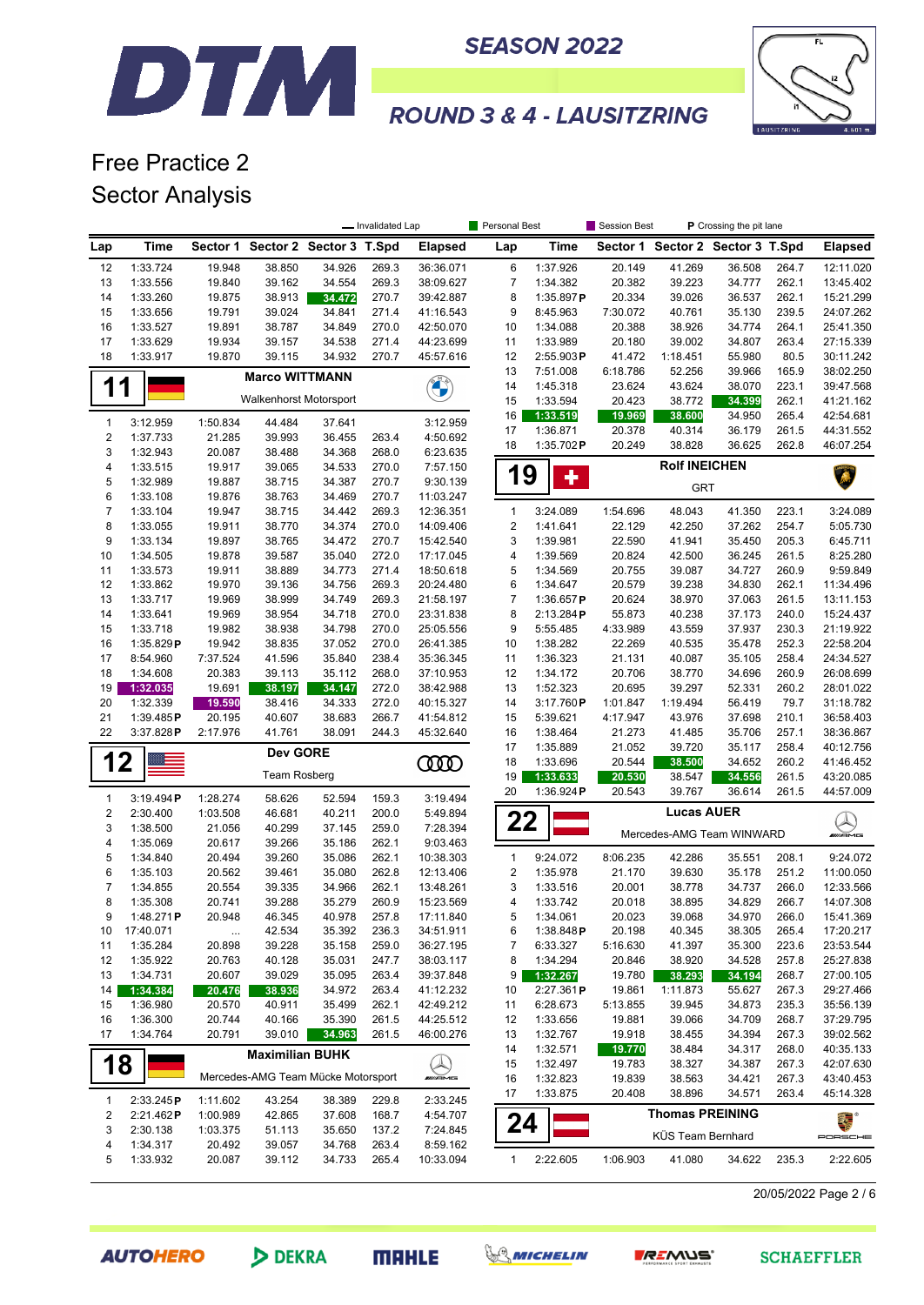#### **SEASON 2022**



# **ROUND 3 & 4 - LAUSITZRING**

## Free Practice 2 Sector Analysis

DTM

|                |                        |                    |                                  |                  | - Invalidated Lap |                        | Personal Best |                         | Session Best<br>P Crossing the pit lane |                     |                                  |                |                        |
|----------------|------------------------|--------------------|----------------------------------|------------------|-------------------|------------------------|---------------|-------------------------|-----------------------------------------|---------------------|----------------------------------|----------------|------------------------|
| Lap            | Time                   |                    | Sector 1 Sector 2 Sector 3 T.Spd |                  |                   | <b>Elapsed</b>         | Lap           | Time                    |                                         |                     | Sector 1 Sector 2 Sector 3 T.Spd |                | <b>Elapsed</b>         |
| $\sqrt{2}$     | 1:34.505               | 20.940             | 39.051                           | 34.514           | 257.1             | 3:57.110               | 18            | 1:34.925                | 20.716                                  | 39.267              | 34.942                           | 259.6          | 44:27.414              |
| 3              | 1:32.599               | 20.174             | 38.320                           | 34.105           | 265.4             | 5:29.709               | 19            | 1:34.966                | 20.580                                  | 39.408              | 34.978                           | 260.2          | 46:02.380              |
| 4              | 1:33.217               | 20.218             | 38.686                           | 34.313           | 265.4             | 7:02.926               |               |                         |                                         |                     | <b>David SCHUMACHER</b>          |                |                        |
| 5<br>6         | 1:32.837<br>1:33.237   | 20.102<br>20.199   | 38.378<br>38.671                 | 34.357<br>34.367 | 266.7<br>266.0    | 8:35.763<br>10:09.000  | 27            |                         |                                         |                     | Mercedes-AMG Team WINWARD        |                | <i>we</i> ns           |
| 7              | 1:35.461P              | 20.335             | 38.763                           | 36.363           | 264.1             | 11:44.461              |               |                         |                                         |                     |                                  |                |                        |
| 8              | 8:21.271               | 7:06.817           | 39.994                           | 34.460           | 239.5             | 20:05.732              | 1             | 3:20.876                | 1:58.743                                | 44.624              | 37.509                           | 221.3          | 3:20.876               |
| 9              | 1:34.907               | 20.644             | 39.603                           | 34.660           | 257.8             | 21:40.639              | 2             | 1:37.537                | 21.456                                  | 40.900              | 35.181                           | 252.3          | 4:58.413               |
| 10             | 1:32.341               | 20.040             | 38.178                           | 34.123           | 266.7             | 23:12.980              | 3<br>4        | 1:34.442<br>1:34.769    | 20.322<br>20.176                        | 39.214<br>39.563    | 34.906<br>35.030                 | 263.4<br>264.7 | 6:32.855<br>8:07.624   |
| 11             | 1:32.350               | 19.983             | 38.253                           | 34.114           | 267.3             | 24:45.330              | 5             | 1:34.410                | 20.284                                  | 39.168              | 34.958                           | 265.4          | 9:42.034               |
| 12             | 1:32.328               | 19.955             | 38.168                           | 34.205           | 268.7             | 26:17.658              | 6             | 1:33.888                | 20.100                                  | 39.005              | 34.783                           | 266.0          | 11:15.922              |
| 13             | 1:51.828P<br>9:41.377  | 21.638<br>8:19.302 | 39.499<br>41.349                 | 50.691<br>40.726 | 254.1<br>173.9    | 28:09.486              | 7             | 1:34.089                | 20.031                                  | 39.170              | 34.888                           | 265.4          | 12:50.011              |
| 14<br>15       | 1:32.880               | 20.029             | 38.437                           | 34.414           | 266.7             | 37:50.863<br>39:23.743 | 8             | 1:40.928 $P$            | 20.536                                  | 42.530              | 37.862                           | 262.1          | 14:30.939              |
| 16             | 1:35.828               | 20.518             | 39.587                           | 35.723           | 260.9             | 40:59.571              | 9             | 6:53.701                | 5:32.971                                | 44.013              | 36.717                           | 207.7          | 21:24.640              |
| 17             | 1:32.956               | 20.016             | 38.536                           | 34.404           | 266.0             | 42:32.527              | 10            | 1:40.818                | 23.301                                  | 41.397              | 36.120                           | 252.9          | 23:05.458              |
| 18             | 1:32.816               | 20.004             | 38.554                           | 34.258           | 264.7             | 44:05.343              | 11<br>12      | 1:32.772<br>1:34.232    | 19.951<br>19.840                        | 38.370<br>38.740    | 34.451<br>35.652                 | 265.4<br>267.3 | 24:38.230<br>26:12.462 |
| 19             | 1:35.349P              | 20.130             | 38.792                           | 36.427           | 264.7             | 45:40.692              | 13            | 1:41.092P               | 19.877                                  | 38.425              | 42.790                           | 266.0          | 27:53.554              |
|                |                        |                    | <b>Philipp ENG</b>               |                  |                   |                        | 14            | 10:01.642P              | 8:42.150                                | 42.010              | 37.482                           | 241.6          | 37:55.196              |
| 25             |                        |                    |                                  |                  |                   | <b>COMPANY</b>         | 15            | 2:23.748P               | 1:03.415                                | 40.353              | 39.980                           | 241.6          | 40:18.944              |
|                |                        |                    | <b>Schubert Motorsport</b>       |                  |                   |                        | 16            | 2:20.151P               | 1:02.590                                | 40.733              | 36.828                           | 199.3          | 42:39.095              |
| 1              | 2:51.496               | 1:34.396           | 42.120                           | 34.980           | 244.3             | 2:51.496               | 17            | 2:28.458P               | 1:11.024                                | 40.088              | 37.346                           | 242.7          | 45:07.553              |
| $\sqrt{2}$     | 1:35.516               | 20.423             | 39.246                           | 35.847           | 265.4             | 4:27.012               |               |                         |                                         |                     | <b>Sheldon VAN DER LINDE</b>     |                |                        |
| 3              | 1:33.707               | 20.176             | 39.030                           | 34.501           | 267.3             | 6:00.719               | 31            |                         |                                         | Schubert Motorsport |                                  |                | <b>CALCON</b>          |
| 4<br>5         | 1:35.623<br>1:33.570   | 20.132<br>20.123   | 39.021<br>38.870                 | 36.470<br>34.577 | 270.0<br>269.3    | 7:36.342<br>9:09.912   |               |                         |                                         |                     |                                  |                |                        |
| 6              | 1:33.626               | 20.240             | 38.827                           | 34.559           | 267.3             | 10:43.538              | 1             | 2:26.837P               | 1:08.421                                | 41.472              | 36.944                           | 243.2          | 2:26.837               |
| 7              | 1:33.742               | 20.148             | 38.876                           | 34.718           | 269.3             | 12:17.280              | 2             | 2:20.934P               | 1:02.608                                | 41.062              | 37.264                           | 245.5          | 4:47.771               |
| 8              | 1:33.388               | 20.056             | 38.863                           | 34.469           | 270.7             | 13:50.668              | 3             | 2:19.897P               | 1:02.146                                | 40.231              | 37.520                           | 219.1          | 7:07.668               |
| 9              | 1:35.198               | 19.966             | 39.127                           | 36.105           | 272.0             | 15:25.866              | 4<br>5        | 2:20.404P<br>2:16.818   | 1:02.322<br>1:00.862                    | 40.360<br>41.278    | 37.722<br>34.678                 | 248.8<br>190.1 | 9:28.072<br>11:44.890  |
| 10             | 1:34.437               | 20.028             | 39.797                           | 34.612           | 270.7             | 17:00.303              | 6             | 1:36.964                | 19.906                                  | 38.472              | 38.586                           | 269.3          | 13:21.854              |
| 11             | 1:33.541               | 20.058             | 38.942                           | 34.541           | 266.0             | 18:33.844              | 7             | 1:32.366                | 19.798                                  | 38.501              | 34.067                           | 268.7          | 14:54.220              |
| 12             | 1:34.143               | 20.093             | 39.074                           | 34.976           | 268.0             | 20:07.987              | 8             | 1:32.070                | 19.678                                  | 38.247              | 34.145                           | 271.4          | 16:26.290              |
| 13<br>14       | 1:36.159P<br>13:23.380 | 20.241             | 39.328<br>41.754                 | 36.590<br>34.809 | 268.0<br>212.6    | 21:44.146<br>35:07.526 | 9             | 1:36.271P               | 19.760                                  | 39.237              | 37.274                           | 270.0          | 18:02.561              |
| 15             | 1:32.605               | <br>20.099         | 38.277                           | 34.229           | 269.3             | 36:40.131              | 10            | 12:55.102P              | 6:56.680                                | 40.493              | 5:17.929                         | 203.0          | 30:57.663              |
| 16             | 1:32.252               | 19.825             | 38.344                           | 34.083           | 272.0             | 38:12.383              |               |                         |                                         | <b>René RAST</b>    |                                  |                |                        |
| 17             | 1:36.899               | 20.036             | 40.421                           | 36.442           | 268.7             | 39:49.282              | 33            |                         |                                         | Team ABT            |                                  |                | <b>COOD</b>            |
| 18             | 1:33.742               | 19.859             | 38.306                           | 35.577           | 271.4             | 41:23.024              |               |                         |                                         |                     |                                  |                |                        |
| 19             | 1:39.713               | 19.969             | 38.479                           | 41.265           | 270.7             | 43:02.737              | 1             | 1:50.918P               | 33.633                                  | 40.317              | 36.968                           | 236.8          | 1:50.918               |
| 20             | 1:34.153P              | 19.916             | 38.503                           | 35.734           | 270.7             | 44:36.890              | 2<br>3        | 2:20.022                | 1:02.506<br>20.187                      | 40.473<br>38.351    | 37.043<br>37.129                 | 240.0<br>264.1 | 4:10.940               |
|                |                        |                    | <b>Esmee HAWKEY</b>              |                  |                   |                        | 4             | 1:35.667<br>1:32.715    | 20.018                                  | 38.293              | 34.404                           | 266.0          | 5:46.607<br>7:19.322   |
| 26             | ZN                     |                    | T3 Motorsport                    |                  |                   |                        | 5             | 1:37.960                | 20.445                                  | 42.238              | 35.277                           | 261.5          | 8:57.282               |
|                |                        |                    |                                  |                  |                   |                        | 6             | 1:35.559P               | 19.952                                  | 38.361              | 37.246                           | 266.0          | 10:32.841              |
| 1<br>2         | 2:28.945<br>1:38.316   | 1:06.864           | 45.426                           | 36.655           | 226.4             | 2:28.945               | 7             | 8:42.507                | 7:21.145                                | 43.427              | 37.935                           | 239.5          | 19:15.348              |
| 3              | 1:35.115               | 22.061<br>20.751   | 40.051<br>39.349                 | 36.204<br>35.015 | 254.1<br>259.0    | 4:07.261<br>5:42.376   | 8             | 1:37.284                | 21.467                                  | 40.234              | 35.583                           | 254.1          | 20:52.632              |
| 4              | 1:35.833               | 20.953             | 39.615                           | 35.265           | 258.4             | 7:18.209               | 9             | 1:32.486                | 20.149                                  | 38.090              | 34.247                           | 264.1          | 22:25.118              |
| 5              | 1:35.481               | 20.916             | 39.278                           | 35.287           | 258.4             | 8:53.690               | 10            | 1:32.600                | 19.933                                  | 38.164              | 34.503                           | 266.7          | 23:57.718              |
| 6              | 1:35.621               | 20.901             | 39.645                           | 35.075           | 258.4             | 10:29.311              | 11<br>12      | 1:36.061P<br>11:50.774P | 19.894                                  | 38.291<br>40.806    | 37.876                           | 267.3<br>238.4 | 25:33.779<br>37:24.553 |
| $\overline{7}$ | 1:38.481P              | 20.662             | 39.530                           | 38.289           | 259.6             | 12:07.792              | 13            | 2:31.205P               | $\ldots$<br>1:02.243                    | 50.529              | 36.541<br>38.433                 | 151.5          | 39:55.758              |
| 8              | 7:41.815               | 6:26.220           | 40.501                           | 35.094           | 236.3             | 19:49.607              | 14            | 2:22.768P               | 1:01.959                                | 43.843              | 36.966                           | 240.5          | 42:18.526              |
| 9              | 1:35.470               | 20.979             | 39.295                           | 35.196           | 258.4             | 21:25.077              | 15            | 2:20.683P               | 1:01.789                                | 41.900              | 36.994                           | 241.1          | 44:39.209              |
| 10<br>11       | 1:35.402<br>1:35.104   | 20.749<br>20.573   | 39.590<br>39.286                 | 35.063<br>35.245 | 259.0<br>262.1    | 23:00.479<br>24:35.583 |               |                         |                                         | <b>Arjun MAINI</b>  |                                  |                |                        |
| 12             | 1:40.732P              | 20.630             | 40.564                           | 39.538           | 260.2             | 26:16.315              | 36            | $\bullet$               |                                         |                     |                                  |                |                        |
| 13             | 10:05.232              | 8:38.934           | 47.182                           | 39.116           | 201.9             | 36:21.547              |               |                         |                                         |                     | Mercedes-AMG Team HRT            |                | <i>w</i> ans           |
| 14             | 1:38.383               | 20.769             | 39.275                           | 38.339           | 258.4             | 37:59.930              | 1             | 2:18.185                | 56.166                                  | 44.549              | 37.470                           | 223.1          | 2:18.185               |
| 15             | 1:34.412               | 20.529             | 39.080                           | 34.803           | 260.9             | 39:34.342              | 2             | 1:43.833                | 23.111                                  | 43.467              | 37.255                           | 233.8          | 4:02.018               |
| 16             | 1:34.075               | 20.411             | 38.835                           | 34.829           | 262.1             | 41:08.417              | 3             | 1:34.975                | 20.347                                  | 39.161              | 35.467                           | 262.8          | 5:36.993               |
| 17             | 1:44.072               | 20.523             | 44.726                           | 38.823           | 260.9             | 42:52.489              | 4             | 1:36.314P               | 20.194                                  | 39.317              | 36.803                           | 264.7          | 7:13.307               |
|                |                        |                    |                                  |                  |                   |                        |               |                         |                                         |                     |                                  |                |                        |

20/05/2022 Page 3 / 6

**AUTOHERO** 

DEKRA





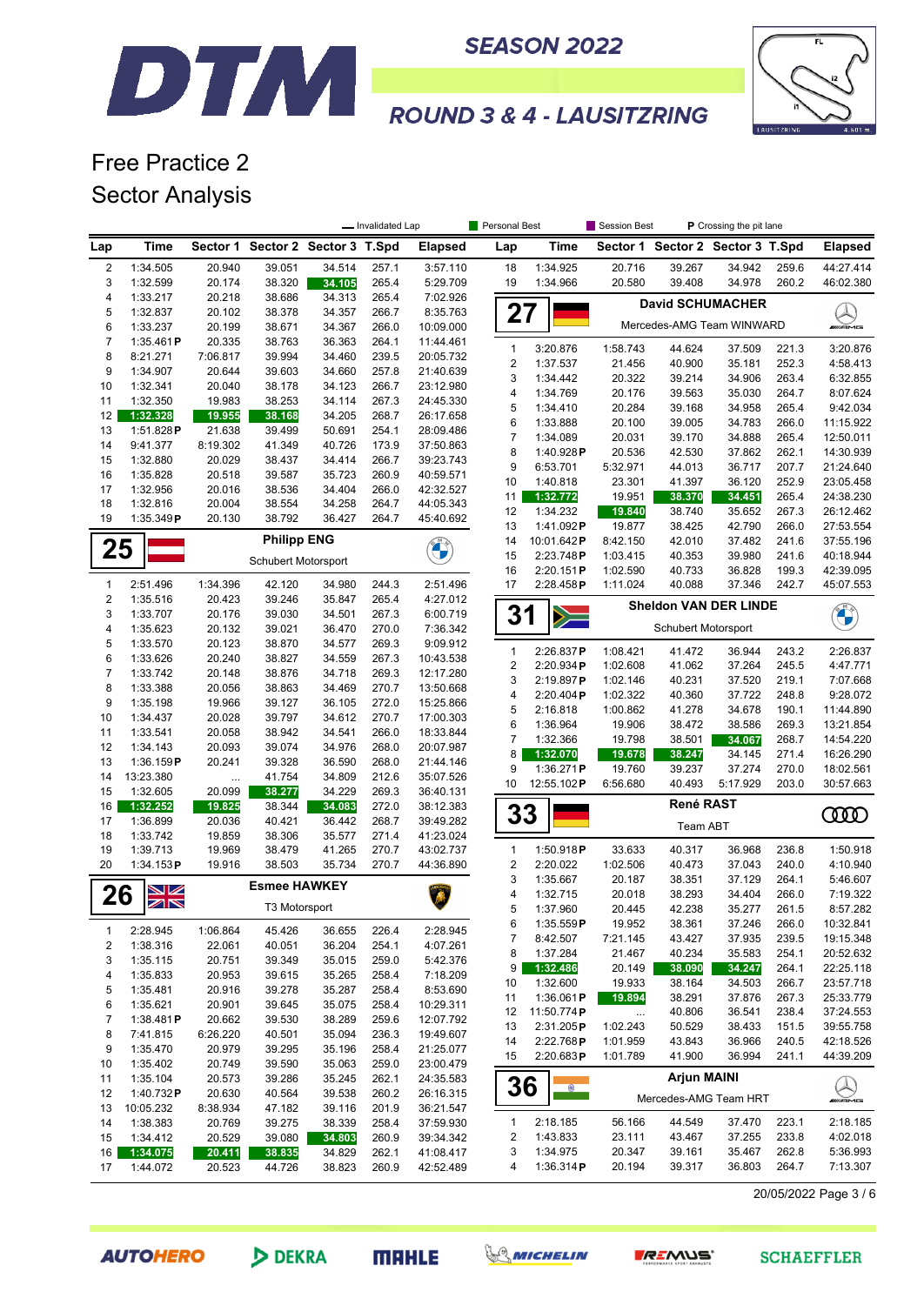



## Free Practice 2 Sector Analysis

DTM

|                |                       |                  |                     |                                  | - Invalidated Lap |                         | Personal Best       |                           | Session Best       | P Crossing the pit lane |                                  |                |                        |
|----------------|-----------------------|------------------|---------------------|----------------------------------|-------------------|-------------------------|---------------------|---------------------------|--------------------|-------------------------|----------------------------------|----------------|------------------------|
| Lap            | Time                  |                  |                     | Sector 1 Sector 2 Sector 3 T.Spd |                   | <b>Elapsed</b>          | Lap                 | Time                      |                    |                         | Sector 1 Sector 2 Sector 3 T.Spd |                | <b>Elapsed</b>         |
| 5              | 2:36.369              | 1:09.558         | 49.109              | 37.702                           | 201.9             | 9:49.676                |                     |                           |                    | <b>Mikael GRENIER</b>   |                                  |                |                        |
| 6              | 1:47.310              | 23.267           | 45.824              | 38.219                           | 241.6             | 11:36.986               | 55                  | ₩                         |                    |                         |                                  |                | $\blacktriangle$       |
| $\overline{7}$ | 1:39.426<br>1:33.187  | 20.085           | 43.226<br>38.605    | 36.115                           | 238.4             | 13:16.412               |                     |                           |                    |                         | Mercedes-AMG Team GruppeM Racing |                | <i><b>MARING</b></i>   |
| 8<br>9         | 1:32.472              | 20.197<br>19.870 | 38.424              | 34.385<br>34.178                 | 262.8<br>266.0    | 14:49.599<br>16:22.071  | $\mathbf{1}$        | 1:59.985                  | 40.023             | 42.136                  | 37.826                           | 217.3          | 1:59.985               |
| 10             | 1:32.525              | 19.736           | 38.458              | 34.331                           | 267.3             | 17:54.596               | $\boldsymbol{2}$    | 1:34.479                  | 20.619             | 38.951                  | 34.909                           | 261.5          | 3:34.464               |
| 11             | 1:32.638              | 19.708           | 38.451              | 34.479                           | 267.3             | 19:27.234               | 3                   | 1:33.800                  | 20.205             | 38.744                  | 34.851                           | 265.4          | 5:08.264               |
| 12             | 1:36.126 $P$          | 19.988           | 38.824              | 37.314                           | 265.4             | 21:03.360               | 4                   | 1:33.385                  | 20.034             | 38.673                  | 34.678                           | 267.3          | 6:41.649               |
| 13             | 15:41.217             | $\cdots$         | 42.765              | 38.430                           | 243.2             | 36:44.577               | $\sqrt{5}$          | 1:33.409                  | 20.001             | 38.615                  | 34.793                           | 266.7          | 8:15.058               |
| 14             | 1:32.930              | 19.934           | 38.543              | 34.453                           | 267.3             | 38:17.507               | 6<br>$\overline{7}$ | 1:37.392P<br>5:44.283     | 20.720<br>4:25.016 | 39.445<br>43.536        | 37.227<br>35.731                 | 263.4<br>192.5 | 9:52.450<br>15:36.733  |
| 15             | 1:35.963              | 19.801           | 39.598              | 36.564                           | 269.3             | 39:53.470               | 8                   | 1:35.689                  | 21.248             | 39.852                  | 34.589                           | 260.2          | 17:12.422              |
| 16             | 1:32.697              | 19.700           | 38.444              | 34.553                           | 268.7             | 41:26.167               | 9                   | 1:32.224                  | 19.912             | 37.992                  | 34.320                           | 266.0          | 18:44.646              |
| 17             | 1:39.257              | 22.051           | 40.423              | 36.783                           | 250.6             | 43:05.424               | 10                  | 1:32.542                  | 19.839             | 38.236                  | 34.467                           | 266.0          | 20:17.188              |
| 18             | 1:33.302              | 19.902           | 38.783              | 34.617                           | 267.3             | 44:38.726               | 11                  | 1:36.082P                 | 19.951             | 38.957                  | 37.174                           | 267.3          | 21:53.270              |
| 19             | 1:33.254              | 19.909           | 38.704              | 34.641                           | 266.7             | 46:11.980               | 12                  | 12:48.226                 | $\cdots$           | 39.504                  | 36.835                           | 238.9          | 34:41.496              |
| 37             | XK                    |                  | <b>Nick CASSIDY</b> |                                  |                   |                         | 13                  | 1:33.253                  | 20.250             | 38.460                  | 34.543                           | 263.4          | 36:14.749              |
|                |                       |                  | AlphaTauri AF Corse |                                  |                   | $\overline{\mathbf{3}}$ | 14                  | 1:34.096                  | 20.127             | 38.534                  | 35.435                           | 266.0          | 37:48.845              |
|                |                       |                  |                     |                                  |                   |                         | 15                  | 1:33.132                  | 20.053             | 38.400                  | 34.679                           | 266.7          | 39:21.977              |
| 1              | 2:36.801              | 1:18.849         | 41.924              | 36.028                           | 226.9             | 2:36.801                | 16                  | 1:32.891                  | 19.963             | 38.344                  | 34.584                           | 267.3          | 40:54.868              |
| $\sqrt{2}$     | 1:38.188              | 20.432           | 39.437<br>38.598    | 38.319                           | 263.4             | 4:14.989                | 17                  | 1:35.339P                 | 19.931             | 38.576                  | 36.832                           | 266.0          | 42:30.207              |
| 3<br>4         | 1:33.244<br>1:33.285  | 20.027<br>20.000 | 38.691              | 34.619<br>34.594                 | 267.3<br>268.0    | 5:48.233<br>7:21.518    | 18<br>19            | 2:23.217<br>1:37.998P     | 1:08.856<br>20.276 | 39.497<br>38.683        | 34.864<br>39.039                 | 242.7<br>264.1 | 44:53.424<br>46:31.422 |
| 5              | 1:41.353 $P$          | 20.031           | 38.712              | 42.610                           | 267.3             | 9:02.871                |                     |                           |                    |                         |                                  |                |                        |
| 6              | 8:13.096              | 6:55.602         | 41.972              | 35.522                           | 210.9             | 17:15.967               | 63                  |                           |                    |                         | <b>Mirko BORTOLOTTI</b>          |                |                        |
| $\overline{7}$ | 1:32.874              | 19.936           | 38.353              | 34.585                           | 267.3             | 18:48.841               |                     |                           |                    | <b>GRT</b>              |                                  |                |                        |
| 8              | 1:39.963P             | 19.877           | 40.503              | 39.583                           | 267.3             | 20:28.804               |                     |                           |                    |                         |                                  |                |                        |
| 9              | 4:48.869              | 3:32.208         | 41.164              | 35.497                           | 242.7             | 25:17.673               | 1<br>2              | 3:11.362<br>1:35.337      | 1:52.227<br>21.132 | 43.415<br>39.295        | 35.720<br>34.910                 | 211.8<br>258.4 | 3:11.362<br>4:46.699   |
| 10             | 1:32.981              | 19.970           | 38.497              | 34.514                           | 266.7             | 26:50.654               | 3                   | 1:34.030                  | 20.694             | 38.715                  | 34.621                           | 259.6          | 6:20.729               |
| 11             | 2:16.675P             | 19.985           | 1:01.353            | 55.337                           | 266.0             | 29:07.329               | 4                   | 1:36.745P                 | 20.559             | 38.795                  | 37.391                           | 262.8          | 7:57.474               |
| 12             | 7:01.851              | 5:43.616         | 42.406              | 35.829                           | 225.5             | 36:09.180               | 5                   | 2:49.646                  | 1:29.461           | 44.271                  | 35.914                           | 151.9          | 10:47.120              |
| 13             | 1:37.656              | 20.342           | 39.927              | 37.387                           | 262.8             | 37:46.836               | 6                   | 1:33.179                  | 20.441             | 38.403                  | 34.335                           | 261.5          | 12:20.299              |
| 14<br>15       | 1:33.658              | 19.933<br>19.831 | 38.437              | 35.288                           | 266.0<br>267.3    | 39:20.494<br>40:53.049  | 7                   | 1:33.027                  | 20.226             | 38.421                  | 34.380                           | 264.7          | 13:53.326              |
| 16             | 1:32.555<br>1:40.567P | 19.815           | 38.236<br>42.365    | 34.488<br>38.387                 | 266.7             | 42:33.616               | 8                   | 1:33.098                  | 20.132             | 38.463                  | 34.503                           | 264.1          | 15:26.424              |
| 17             | 2:25.463P             | 1:02.837         | 45.038              | 37.588                           | 210.1             | 44:59.079               | 9                   | 1:36.597P                 | 20.125             | 39.753                  | 36.719                           | 266.0          | 17:03.021              |
|                |                       |                  |                     |                                  |                   |                         | 10                  | 9:38.152                  | 8:22.189           | 40.576                  | 35.387                           | 230.3          | 26:41.173              |
| 51             | ╋                     |                  | Nico MÜLLER         |                                  |                   | ന്ത                     | 11                  | 2:15.975P                 | 20.667             | 59.058                  | 56.250                           | 259.6          | 28:57.148              |
|                |                       |                  | <b>Team Rosberg</b> |                                  |                   |                         | 12                  | 6:11.506                  | 4:56.759           | 39.883                  | 34.864                           | 236.8          | 35:08.654              |
| $\mathbf{1}$   | 2:21.684P             | 1:00.358         | 43.934              | 37.392                           | 208.1             | 2:21.684                | 13<br>14            | 1:33.945<br>1:33.884      | 20.326<br>20.271   | 38.934<br>38.908        | 34.685<br>34.705                 | 264.1<br>264.1 | 36:42.599<br>38:16.483 |
| $\overline{c}$ | 2:11.451              | 48.390           | 40.085              | 42.976                           | 241.1             | 4:33.135                | 15                  | 1:33.847                  | 20.334             | 38.858                  | 34.655                           | 262.8          | 39:50.330              |
| 3              | 1:34.168              | 20.273           | 39.085              | 34.810                           | 262.8             | 6:07.303                | 16                  | 1:33.967                  | 20.264             | 38.863                  | 34.840                           | 264.7          | 41:24.297              |
| 4              | 1:33.502              | 20.053           | 38.681              | 34.768                           | 264.7             | 7:40.805                | 17                  | 1:34.184                  | 20.399             | 38.920                  | 34.865                           | 262.8          | 42:58.481              |
| 5              | 1:33.669              | 20.168           | 38.867              | 34.634                           | 263.4             | 9:14.474                | 18                  | 1:34.123                  | 20.421             | 38.958                  | 34.744                           | 262.8          | 44:32.604              |
| 6              | 1:34.562              | 20.099           | 39.501              | 34.962                           | 264.7             | 10:49.036               | 19                  | 1:34.566                  | 20.494             | 39.233                  | 34.839                           | 262.1          | 46:07.170              |
| 7              | 1:33.874              | 20.193           | 38.879              | 34.802                           | 263.4             | 12:22.910               |                     |                           |                    | <b>Marius ZUG</b>       |                                  |                |                        |
| 8              | 1:33.686              | 20.121           | 38.907              | 34.658                           | 264.1             | 13:56.596               | 66                  |                           |                    |                         |                                  |                | 0000                   |
| 9              | 1:33.577              | 20.099           | 38.818              | 34.660                           | 264.1             | 15:30.173               |                     |                           |                    | Attempto Racing         |                                  |                |                        |
| 10             | 1:51.158              | 20.015           | 51.149              | 39.994                           | 265.4             | 17:21.331               | 1                   | 2:08.460                  | 47.020             | 43.540                  | 37.900                           | 230.8          | 2:08.460               |
| 11             | 1:33.746              | 20.144           | 38.763              | 34.839                           | 263.4             | 18:55.077               | 2                   | 1:36.770                  | 21.072             | 40.217                  | 35.481                           | 256.5          | 3:45.230               |
| 12             | 1:34.282              | 20.095           | 39.159              | 35.028                           | 264.1             | 20:29.359               | 3                   | 1:57.888P                 | 20.907             | 50.388                  | 46.593                           | 242.2          | 5:43.118               |
| 13             | 1:33.883<br>1:33.723  | 20.104           | 38.863              | 34.916<br>34.904                 | 264.7             | 22:03.242               | 4                   | 2:30.547                  | 1:06.331           | 46.986                  | 37.230                           | 203.0          | 8:13.665               |
| 14<br>15       | 1:33.894              | 19.952<br>20.087 | 38.867<br>38.932    | 34.875                           | 266.0<br>265.4    | 23:36.965<br>25:10.859  | 5                   | 1:40.373                  | 22.927             | 41.194                  | 36.252                           | 215.1          | 9:54.038               |
| 16             | 1:33.836              | 20.033           | 38.919              | 34.884                           | 266.7             | 26:44.695               | 6                   | 1:33.657                  | 20.348             | 38.932                  | 34.377                           | 264.1          | 11:27.695              |
| 17             | 2:14.972P             | 20.010           | 59.152              | 55.810                           | 266.0             | 28:59.667               | 7                   | 1:32.885                  | 20.090             | 38.468                  | 34.327                           | 264.7          | 13:00.580              |
| 18             | 6:22.183              | 5:04.716         | 40.848              | 36.619                           | 235.3             | 35:21.850               | 8                   | 1:32.706                  | 19.930             | 38.479                  | 34.297                           | 265.4          | 14:33.286              |
| 19             | 1:34.590              | 20.210           | 38.922              | 35.458                           | 263.4             | 36:56.440               | 9                   | 1:32.403                  | 19.856             | 38.261                  | 34.286                           | 266.0          | 16:05.689              |
| 20             | 1:33.599              | 20.070           | 38.706              | 34.823                           | 264.7             | 38:30.039               | 10                  | 1:33.173                  | 19.827             | 38.746                  | 34.600                           | 266.7          | 17:38.862              |
| 21             | 1:50.076 $P$          | 22.793           | 42.124              | 45.159                           | 245.5             | 40:20.115               | 11                  | 1:33.177                  | 19.916             | 38.803                  | 34.458                           | 266.0          | 19:12.039              |
| 22             | 2:19.446P             | 1:01.815         | 40.733              | 36.898                           | 208.1             | 42:39.561               | 12<br>13            | 1:36.539P<br>$9:27.387$ P | 19.856<br>7:12.505 | 38.857<br>1:18.749      | 37.826<br>56.133                 | 266.7<br>80.4  | 20:48.578<br>30:15.965 |
| 23             | 2:10.712P             | 54.904           | 39.534              | 36.274                           | 242.2             | 44:50.273               |                     |                           |                    |                         |                                  |                |                        |

20/05/2022 Page 4 / 6

**SCHAEFFLER** 

**AUTOHERO** 

DEKRA

**MRHLE** 



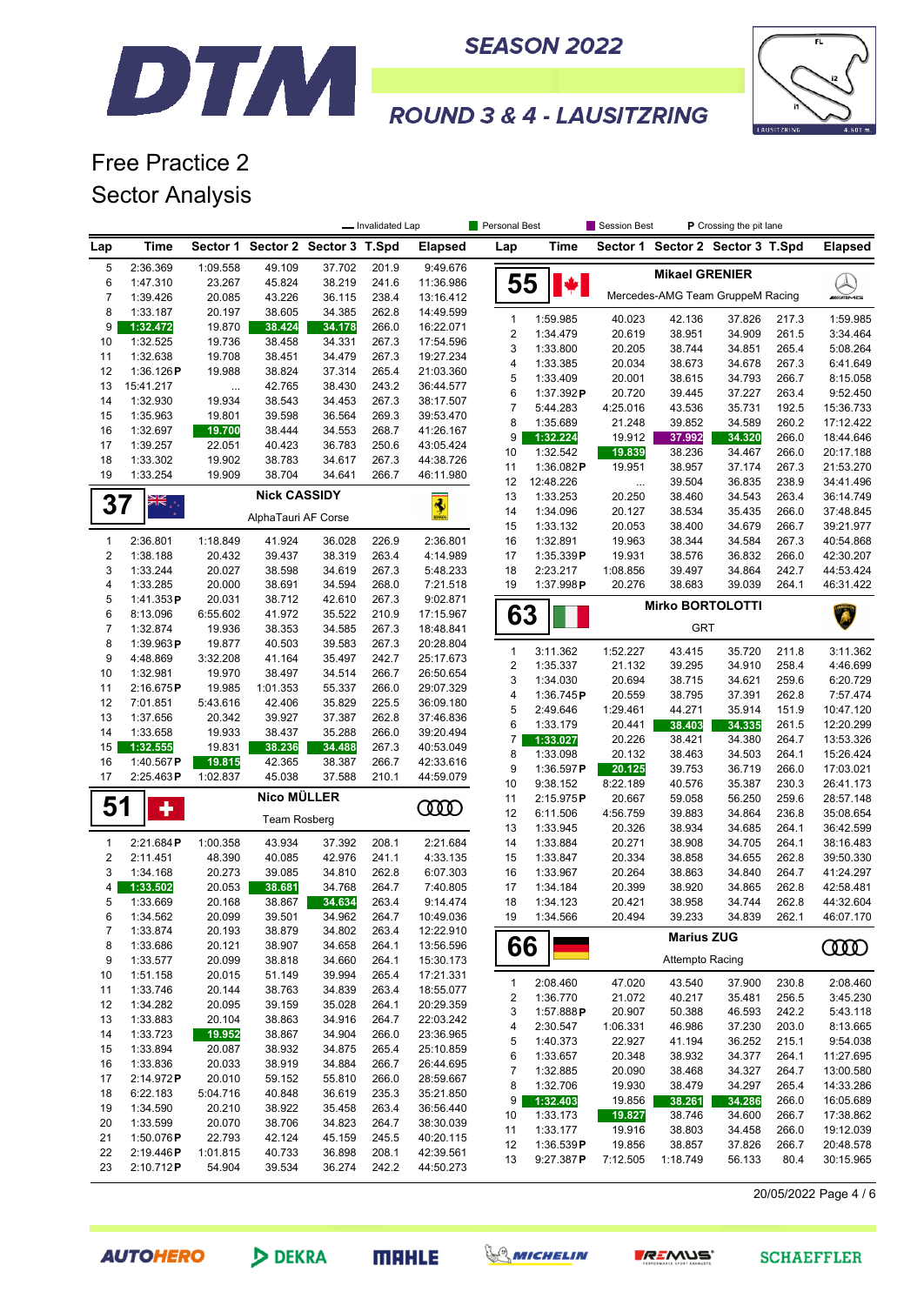



Free Practice 2 Sector Analysis

DTM

|                              |                       | Personal Best<br>Session Best<br>- Invalidated Lap<br>P Crossing the pit lane |                                  |                  |                |                        |                |                        |                    |                                  |                  |                |                        |
|------------------------------|-----------------------|-------------------------------------------------------------------------------|----------------------------------|------------------|----------------|------------------------|----------------|------------------------|--------------------|----------------------------------|------------------|----------------|------------------------|
| Lap                          | Time                  |                                                                               | Sector 1 Sector 2 Sector 3 T.Spd |                  |                | <b>Elapsed</b>         | Lap            | Time                   |                    | Sector 1 Sector 2 Sector 3 T.Spd |                  |                | <b>Elapsed</b>         |
| 14                           | 4:58.517              | 3:38.343                                                                      | 42.980                           | 37.194           | 203.0          | 35:14.482              | 5              | 1:32.107               | 19.846             | 38.222                           | 34.039           | 268.7          | 9:17.435               |
| 15                           | 1:35.008              | 20.726                                                                        | 39.321                           | 34.961           | 259.6          | 36:49.490              | 6              | 1:35.406               | 19.844             | 38.863                           | 36.699           | 268.0          | 10:52.841              |
| 16                           | 1:33.449              | 19.986                                                                        | 38.790                           | 34.673           | 267.3          | 38:22.939              | $\overline{7}$ | 1:35.515P              | 19.832             | 38.475                           | 37.208           | 267.3          | 12:28.356              |
| 17                           | 1:33.296              | 20.020                                                                        | 38.604                           | 34.672           | 265.4          | 39:56.235              | 8              | 6:41.559               | 5:26.845           | 40.042                           | 34.672           | 244.9          | 19:09.915              |
| 18                           | 1:37.580              | 19.955                                                                        | 41.232                           | 36.393           | 266.7          | 41:33.815              | 9              | 1:32.582               | 19.971             | 38.387                           | 34.224           | 265.4          | 20:42.497              |
| 19                           | 1:38.568              | 19.949                                                                        | 38.867                           | 39.752           | 265.4          | 43:12.383              | 10             | 1:32.221               | 19.822             | 38.237                           | 34.162           | 268.0          | 22:14.718              |
| 20                           | 1:33.805              | 20.000                                                                        | 38.975                           | 34.830           | 265.4          | 44:46.188              | 11             | 1:32.591               | 19.879             | 38.342                           | 34.370           | 268.0          | 23:47.309              |
| 21                           | 1:33.350              | 19.903                                                                        | 38.764                           | 34.683           | 266.0          | 46:19.538              | 12             | 1:34.912P              | 19.792             | 38.465                           | 36.655           | 268.7          | 25:22.221              |
|                              |                       |                                                                               | <b>Felipe FRAGA</b>              |                  |                |                        | 13             | 9:23.128               | 8:03.649           | 39.322                           | 40.157           | 243.8          | 34:45.349              |
| 74                           | $\bullet$             |                                                                               | Red Bull AF Corse                |                  |                | $\frac{1}{2}$          | 14<br>15       | 1:33.946<br>1:36.897   | 19.874<br>19.870   | 39.493<br>38.670                 | 34.579<br>38.357 | 266.7<br>267.3 | 36:19.295<br>37:56.192 |
|                              |                       |                                                                               |                                  |                  |                |                        | 16             | 1:33.409               | 19.969             | 38.785                           | 34.655           | 267.3          | 39:29.601              |
| $\mathbf{1}$                 | 2:04.634              | 42.219                                                                        | 45.469                           | 36.946           | 213.9          | 2:04.634               | 17             | 1:36.561               | 19.819             | 38.858                           | 37.884           | 269.3          | 41:06.162              |
| $\mathbf 2$                  | 1:34.051              | 20.452                                                                        | 38.851                           | 34.748           | 261.5          | 3:38.685               | 18             | 1:38.901               | 19.873             | 39.695                           | 39.333           | 268.7          | 42:45.063              |
| 3                            | 1:33.871              | 20.124                                                                        | 38.967                           | 34.780           | 264.1          | 5:12.556               | 19             | 1:35.388               | 19.988             | 38.875                           | 36.525           | 266.7          | 44:20.451              |
| $\overline{\mathbf{4}}$      | 1:33.641              | 20.078                                                                        | 38.798                           | 34.765           | 264.1          | 6:46.197               | 20             | 1:33.411               | 20.009             | 38.741                           | 34.661           | 266.0          | 45:53.862              |
| 5                            | 1:35.984              | 20.440                                                                        | 40.038                           | 35.506           | 264.7          | 8:22.181               |                |                        |                    |                                  |                  |                |                        |
| 6<br>$\overline{7}$          | 1:33.694              | 20.060                                                                        | 38.729                           | 34.905           | 264.7          | 9:55.875               | 92             |                        |                    | <b>Laurens VANTHOOR</b>          |                  |                | 罪。                     |
| 8                            | 1:35.668P<br>6:45.714 | 20.057<br>5:28.143                                                            | 38.872<br>41.290                 | 36.739<br>36.281 | 265.4<br>207.3 | 11:31.543<br>18:17.257 |                |                        |                    | <b>SSR Performance</b>           |                  |                | PORSCHE                |
| 9                            | 1:40.641              | 21.466                                                                        | 43.440                           | 35.735           | 250.6          | 19:57.898              | 1              | 2:45.356               | 1:29.314           | 41.146                           | 34.896           | 238.4          | 2:45.356               |
| 10                           | 1:33.544              | 20.096                                                                        | 38.629                           | 34.819           | 264.7          | 21:31.442              | 2              | 1:34.138               | 20.475             | 39.090                           | 34.573           | 261.5          | 4:19.494               |
| 11                           | 1:39.114              | 19.941                                                                        | 40.733                           | 38.440           | 266.7          | 23:10.556              | 3              | 1:33.347               | 20.196             | 38.604                           | 34.547           | 264.1          | 5:52.841               |
| 12                           | 1:33.218              | 20.036                                                                        | 38.542                           | 34.640           | 265.4          | 24:43.774              | 4              | 1:34.249               | 20.091             | 39.288                           | 34.870           | 265.4          | 7:27.090               |
| 13                           | 1:33.662              | 20.095                                                                        | 38.718                           | 34.849           | 264.1          | 26:17.436              | 5              | 1:33.896               | 20.070             | 39.161                           | 34.665           | 265.4          | 9:00.986               |
| 14                           | 1:47.575P             | 19.920                                                                        | 38.856                           | 48.799           | 266.7          | 28:05.011              | 6              | 1:33.681               | 20.112             | 38.984                           | 34.585           | 264.7          | 10:34.667              |
| 15                           | 6:44.096              | 5:27.347                                                                      | 40.863                           | 35.886           | 239.5          | 34:49.107              | 7              | 1:33.746               | 20.041             | 38.928                           | 34.777           | 266.0          | 12:08.413              |
| 16                           | 1:36.538              | 21.243                                                                        | 39.362                           | 35.933           | 260.2          | 36:25.645              | 8              | 1:33.689               | 20.142             | 38.884                           | 34.663           | 262.8          | 13:42.102              |
| 17                           | 1:32.615              | 19.847                                                                        | 38.339                           | 34.429           | 268.0          | 37:58.260              | 9              | 1:33.719               | 20.107             | 38.939                           | 34.673           | 262.8          | 15:15.821              |
| 18                           | 1:32.701              | 19.796                                                                        | 38.359                           | 34.546           | 267.3          | 39:30.961              | 10             | 1:33.488               | 20.144             | 38.773                           | 34.571           | 263.4          | 16:49.309              |
| 19                           | 1:39.318P             | 20.307                                                                        | 40.555                           | 38.456           | 263.4          | 41:10.279              | 11             | 1:37.110P              | 20.384             | 39.580                           | 37.146           | 262.8          | 18:26.419              |
| 20                           | 2:15.494              | 1:01.152                                                                      | 39.479                           | 34.863           | 242.7          | 43:25.773              | 12             | 6:25.074               | 5:07.962           | 42.047                           | 35.065           | 243.2          | 24:51.493              |
| 21                           | 1:35.850P             | 19.870                                                                        | 38.981                           | 36.999           | 266.7          | 45:01.623              | 13             | 1:33.891               | 20.430             | 38.902                           | 34.559           | 261.5          | 26:25.384              |
|                              |                       |                                                                               | <b>Clemens SCHMID</b>            |                  |                |                        | 14<br>15       | 1:48.569P<br>10:51.386 | 20.042<br>9:36.733 | 38.890<br>39.942                 | 49.637<br>34.711 | 264.7<br>241.6 | 28:13.953<br>39:05.339 |
| 85                           |                       |                                                                               | GRT grasser-racing.com           |                  |                |                        | 16             | 1:34.254               | 20.278             | 38.755                           | 35.221           | 262.1          | 40:39.593              |
|                              |                       |                                                                               |                                  |                  |                |                        | 17             | 1:33.622               | 20.009             | 38.771                           | 34.842           | 264.7          | 42:13.215              |
| $\mathbf{1}$                 | 3:21.393              | 2:02.467                                                                      | 41.464                           | 37.462           | 233.8          | 3:21.393               | 18             | 1:35.692P              | 20.146             | 38.833                           | 36.713           | 264.1          | 43:48.907              |
| $\mathbf 2$                  | 1:39.309              | 21.803                                                                        | 40.347                           | 37.159           | 255.3          | 5:00.702               | 19             | 2:14.161               | 1:00.168           | 39.381                           | 34.612           | 242.2          | 46:03.068              |
| 3<br>$\overline{\mathbf{4}}$ | 1:34.857              | 21.454                                                                        | 38.907                           | 34.496           | 254.1          | 6:35.559               |                |                        |                    | <b>Dennis OLSEN</b>              |                  |                |                        |
| 5                            | 1:34.272<br>1:34.246  | 20.986<br>20.853                                                              | 38.782<br>38.495                 | 34.504<br>34.898 | 259.0<br>260.9 | 8:09.831<br>9:44.077   | 94             |                        |                    |                                  |                  |                | X.                     |
| 6                            | 1:33.619              | 20.794                                                                        | 38.421                           | 34.404           | 260.9          | 11:17.696              |                |                        |                    | <b>SSR Performance</b>           |                  |                | PORSCHE                |
| 7                            | 1:33.985              | 20.742                                                                        | 38.642                           | 34.601           | 260.9          | 12:51.681              | 1              | 2:07.648               | 48.787             | 43.530                           | 35.331           | 225.0          | 2:07.648               |
| 8                            | 1:34.278              | 20.951                                                                        | 38.794                           | 34.533           | 258.4          | 14:25.959              | $\overline{2}$ | 2:59.486               | 20.568             | 39.248                           | 1:59.670         | 260.9          | 5:07.134               |
| 9                            | 1:36.482 $P$          | 21.174                                                                        | 38.579                           | 36.729           | 256.5          | 16:02.441              | 3              | 1:33.496               | 20.499             | 38.672                           | 34.325           | 261.5          | 6:40.630               |
| 10                           | 6:37.688              | 5:22.633                                                                      | 40.088                           | 34.967           | 237.9          | 22:40.129              | 4              | 1:35.371P              | 20.102             | 38.838                           | 36.431           | 264.7          | 8:16.001               |
| 11                           | 1:34.974              | 21.365                                                                        | 38.797                           | 34.812           | 255.9          | 24:15.103              | 5              | 6:19.346               | 5:00.041           | 43.003                           | 36.302           | 235.3          | 14:35.347              |
| 12                           | 1:34.340              | 20.944                                                                        | 38.663                           | 34.733           | 259.0          | 25:49.443              | 6              | 1:35.745               | 20.937             | 40.050                           | 34.758           | 254.7          | 16:11.092              |
| 13                           | 1:36.816              | 20.996                                                                        | 38.687                           | 37.133           | 257.8          | 27:26.259              | 7              | 1:32.075               | 20.014             | 38.102                           | 33.959           | 264.7          | 17:43.167              |
| 14                           | 3:17.723P             | 1:01.754                                                                      | 1:19.510                         | 56.459           | 79.8           | 30:43.982              | 8              | 1:32.072               | 19.835             | 38.167                           | 34.070           | 266.7          | 19:15.239              |
| 15                           | 8:14.715P             | 6:52.697                                                                      | 40.305                           | 41.713           | 236.8          | 38:58.697              | 9              | 1:36.023P              | 20.093             | 38.689                           | 37.241           | 264.7          | 20:51.262              |
| 16                           | 3:43.700              | 2:27.194                                                                      | 41.174                           | 35.332           | 156.7          | 42:42.397              | 10             | 14:05.009              | $\cdots$           | 39.789                           | 34.980           | 242.2          | 34:56.271              |
| 17                           | 1:35.030              | 21.314                                                                        | 38.924                           | 34.792           | 254.7          | 44:17.427              | 11             | 1:34.331               | 20.348             | 39.000                           | 34.983           | 262.8          | 36:30.602              |
| 18                           | 1:34.260              | 20.818                                                                        | 38.721                           | 34.721           | 258.4          | 45:51.687              | 12             | 1:34.172               | 20.082             | 39.222                           | 34.868           | 266.0          | 38:04.774              |
|                              |                       |                                                                               | <b>Maro ENGEL</b>                |                  |                | $\curvearrowright$     | 13<br>14       | 1:33.891<br>1:34.013   | 20.239             | 38.922                           | 34.730<br>34.717 | 264.7<br>265.4 | 39:38.665<br>41:12.678 |
| 88                           |                       |                                                                               | Mercedes-AMG Team GruppeM Racing |                  |                | <b>WENS</b>            | 15             | 1:34.912               | 20.141<br>20.283   | 39.155<br>39.750                 | 34.879           | 264.1          | 42:47.590              |
|                              |                       |                                                                               |                                  |                  |                |                        | 16             | 1:34.156               | 20.304             | 39.035                           | 34.817           | 262.8          | 44:21.746              |
| 1                            | 2:13.470              | 54.138                                                                        | 40.429                           | 38.903           | 238.9          | 2:13.470               | 17             | 1:34.378               | 20.237             | 39.204                           | 34.937           | 264.1          | 45:56.124              |
| $\overline{\mathbf{c}}$      | 1:36.214P             | 20.352                                                                        | 38.934                           | 36.928           | 263.4          | 3:49.684               |                |                        |                    |                                  |                  |                |                        |
| 3                            | 2:21.954              | 1:01.702                                                                      | 42.305                           | 37.947           | 243.2          | 6:11.638               |                |                        |                    |                                  |                  |                |                        |
| 4                            | 1:33.690              | 20.162                                                                        | 38.599                           | 34.929           | 264.7          | 7:45.328               |                |                        |                    |                                  |                  |                |                        |

20/05/2022 Page 5 / 6